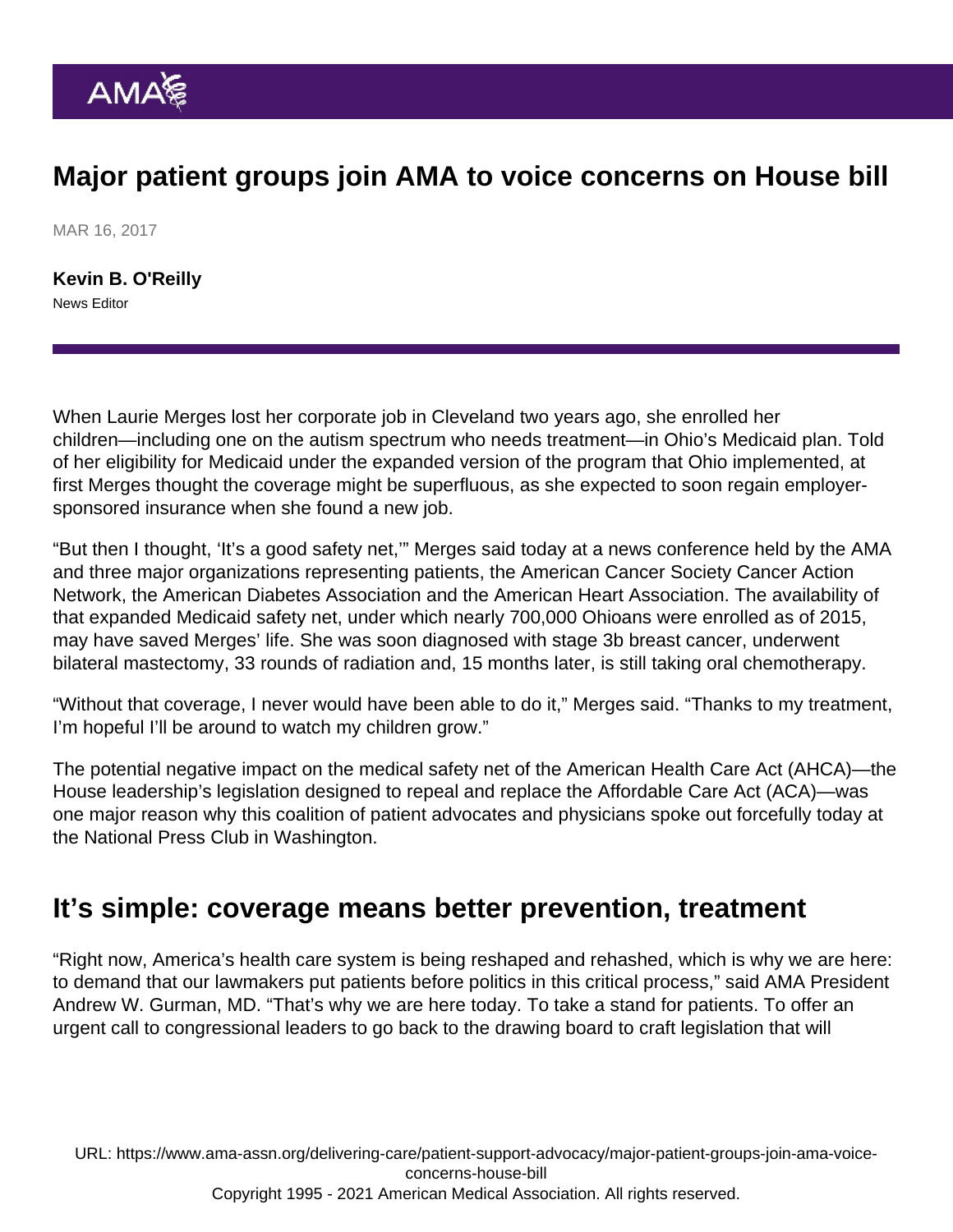address problems with the Affordable Care Act but avoid harming patients who have gained coverage."

Dr. Gurman and others cited the Congressional Budget Office (CBO) assessment of the AHCA, released this week, which estimates 14 million Americans could lose insurance coverage in 2018 if the proposal becomes law. By 2026, the [CBO report](http://linkis.com/www.cbo.gov/sites/de/O7rbc) says, as many as 26 million more patients could become uninsured as a result of the law.

That report "was a wake-up call for all of us," said Mark Schoeberl, executive vice president of the American Heart Association. "The simple fact is that individuals with cardiovascular disease who are uninsured have poor management of risk factors like hypertension and poorer outcomes. Those who have strokes have greater neurological impairment with longer, costlier hospital stays and higher risks of death than identical patients who have insurance."

Under the AHCA, the expansion of Medicaid eligibility up to 138 percent of the federal poverty line—the provision under which Merges received coverage—would be repealed. The AHCA would also change the funding for the traditional Medicaid program to one that is paid per capita. That is a plan that the AMA says would limit states' ability to respond to changes in demand for medical services and could force states to limit coverage and lead to an increase in the number of uninsured.

Insurance coverage also makes a huge difference in the area of cancer prevention and treatment, said Chris Hansen, president of the American Cancer Society Cancer Action Network. In 2015, he said, 1.5 million cancer patients and survivors between the ages of 18 and 64 were covered by Medicaid. Almost one-third of pediatric patients with cancer are on Medicaid at the time of diagnosis.

"The American Cancer Society has done studies and research, for years, that show the importance of insurance status and the direct impact it has on our ability to save lives from cancer," Hansen said. "Those without appropriate health insurance are more likely to be diagnosed at a later stage of disease, are more expensive to treat, are less likely to survive and their experience is more painful when compared with their appropriately insured counterparts."

## Health care is about people, families, communities

The consequences of a medical safety net that penalizes sick patients who make strides in their career were put into stark relief by Jose Sanchez, a patient from New York with type 1 diabetes. From 2003 to 2009, he was enrolled in the traditional Medicaid program. When he took a new job in 2009—prior to the expansion of Medicaid under the ACA—his new income put him \$100 over the eligibility limit under the program.

URL: [https://www.ama-assn.org/delivering-care/patient-support-advocacy/major-patient-groups-join-ama-voice](https://www.ama-assn.org/delivering-care/patient-support-advocacy/major-patient-groups-join-ama-voice-concerns-house-bill)[concerns-house-bill](https://www.ama-assn.org/delivering-care/patient-support-advocacy/major-patient-groups-join-ama-voice-concerns-house-bill) Copyright 1995 - 2021 American Medical Association. All rights reserved.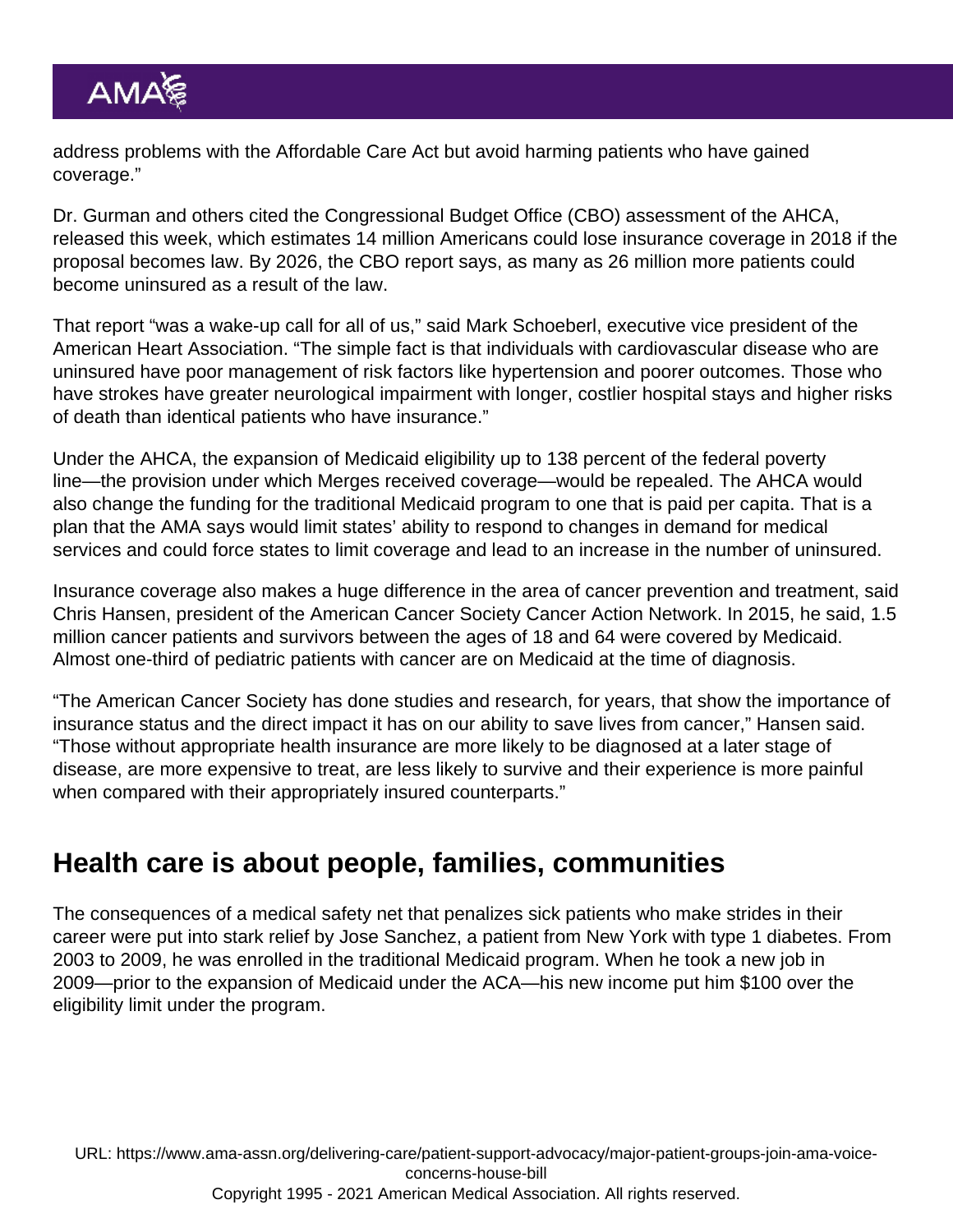"For months, I had to ration out my insulin to take care of bills and support my family," Sanchez said. "Often, I wound up in the hospital. And I'd leave my children with relatives in order to take care of myself."

LaShawn McIver, MD, MPH, interim chief advocacy officer at the American Diabetes Association (ADA), said she is particularly concerned about the AHCA's impact on the nearly 30 million U.S. children and adults living with diabetes and an estimated 86 million Americans with prediabetes.

"Access to affordable, adequate coverage is critical for people with diabetes and prediabetes," Dr. McIver said. "When people are not able to afford the tools and care necessary to manage diabetes, they scale back or they forgo the care they need, which often leads to tragic and costly complications and suffering that could have been prevented."

The ADA is "deeply worried about the tax-credit proposal, changes to Medicaid access and cuts to funding for diabetes prevention programs in the AHCA," Dr. McIver added. Among other things, the AHCA repeals funding for the Prevention and Public Health Fund, which has supported work on immunization, childhood lead poisoning and health care-associated infections. The fund makes up 12 percent of the budget of the Centers for Disease Control and Prevention.

Dr. Gurman also raised concerns about the AHCA's tax-credit provisions, which would be based on age rather than income and provide much less financial assistance than is available now.

"While the AMA has long supported refundable tax credits to assist people in purchasing insurance, credits need to be inversely related to income to provide true purchasing power for low- and moderateincome people," he said.

Everyone who spoke at the press event agreed that health care reform is needed.

"The current health care law needs improvement," the American Cancer Society's Hansen said. "But changes should improve it and not reduce coverage."

The AMA has been engaged with Democratic and Republican leaders since this session of Congress began in January, Dr. Gurman said in response to a reporter's question. He said that the coverage gains made in recent years must be maintained because "people who don't have insurance live sicker and die younger." The AMA is eager to work with Congress, Health and Human Services Secretary Tom Price, MD, and other members of the Trump administration to craft policies that will improve access to affordable, meaningful coverage and high-quality health care.

"Let's not forget that health care is about people, about families, and about our communities," Dr. Gurman said. "We can do so much better, and we must do better. Lives are at stake, and the very health of our nation deserves the most patient-centric approach we can offer."

URL: [https://www.ama-assn.org/delivering-care/patient-support-advocacy/major-patient-groups-join-ama-voice](https://www.ama-assn.org/delivering-care/patient-support-advocacy/major-patient-groups-join-ama-voice-concerns-house-bill)[concerns-house-bill](https://www.ama-assn.org/delivering-care/patient-support-advocacy/major-patient-groups-join-ama-voice-concerns-house-bill) Copyright 1995 - 2021 American Medical Association. All rights reserved.